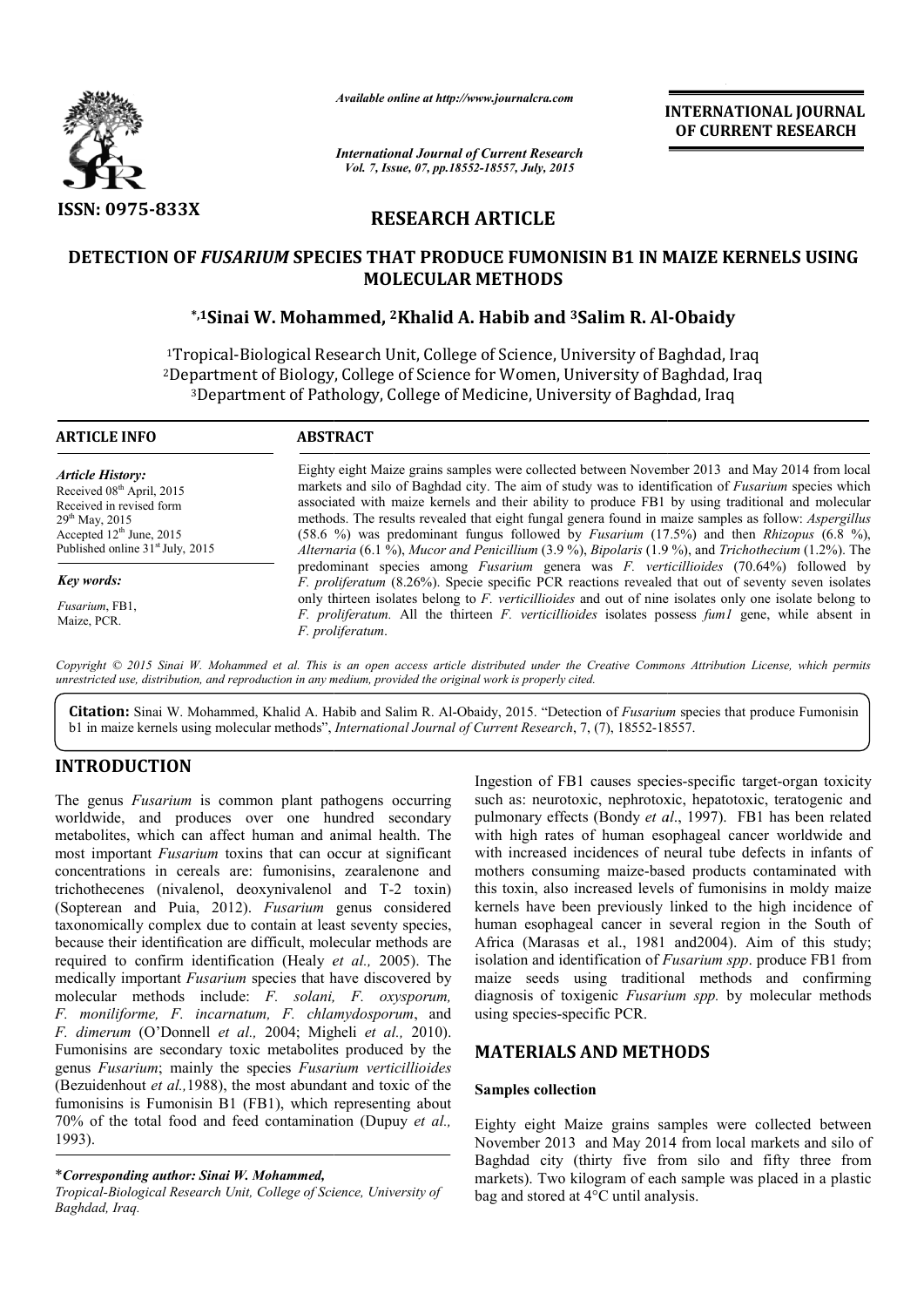### **Isolation of Fungi**

Fifty grains from each maize sample were surface-sterilized by immersion in 2% sodium hypochlorite (NaOCl) solution in 250 ml conical flask for 1 minute, and washed three times with sterilized distilled water, the grains were dried with sterilized filter paper in a laminar flow hood and placed on Malachite Green Agar (MGA 2.5), as selective media for isolation of *Fusarium* spp., and Potato Dextrose Agar (PDA), as enrichment media for isolation of other genera of fungi, both media contain chloramphenicol (125 mg/L) (5-10 grains / each plate). After incubation for seven days at 25°C, the fungi were isolated and sub-cultured to obtain pure culture. All fungi were identified by morphological characteristics on PDA and microscopic characteristics by scotch tape preparation, according to Barnett and Barry (1998) and Domsch (2007).

#### **Identification of** *Fusarium species*

All *Fusarium* isolates were identified to the species level on the basis of colony morphology on PDA, Spezieller Nährstoffarmer Agar (SNA) and Carnation Leaf Agar (CLA). Microscopic characteristics using scotch tape preparation, according to Booth (1977) and Leslie and Summerell (2006). The occurrence and frequency of fungal genera was measured according to Choi *et al*., 1999.

#### **DNA extraction and Species Specific PCR assay**

*Fusarium* isolates were grown on PDA plates for 7 days and mycelia were harvested and ground in liquid nitrogen (Rahjoo *et al.,* 2008). Total DNA was extracted from ground mycelium of each isolate using Geneaid genomic DNA kit according to the manufacturer's instructions.

Primers and PCR conditions were selected according to previously published studies (Mule *et al.,* 2004a; El yazeed *et al.*, 2011). These primers used for diagnosis of *F. verticillioides, F. proliferatum* and FB1 as shown in Table (1& 2). All primers were supplied by Alpha DNA Company, Canada. PCR Master Mix (Promega company/ USA) ready to load (Green) had been used in this work. The PCR products were analyzed by electrophoresis on a 1.2% agarose gel stained with ethidium bromide.

#### **Statistical analysis**

All analysis was performed using the statistical package (SPSS) version thirteen; the data were expressed as mean, standard deviation SD, percentage. ANOVA was used to analyze repeated measurement. Results were determined as very high significant at  $(P \le 0.001)$ , high significant  $(P \le 0.01)$  and significant at  $(P< 0.05)$  and non significant at  $(P> 0.05)$ .

### **RESULTS AND DISCUSSION**

#### **Isolation and Identification of Maize Mycoflora**

The results revealed that eight fungal genera were found in maize samples of present study; *Aspergillus* (58.6%) was the most predominant fungus followed by *Fusarium* (17.5 %) as

shown in Table (3) There is high significant differences between the fungal genera ( $p < 0.001$ ). these results similar with previous studies (Saleem *et al.*, 2012; Mahmoud *et al.,* 2013; Hassan *et al.,* 2014). *Aspergillus* and *Fusarium* are the major mycotoxigenic fungi and common component of the mycoflora belong to some species associated with many crops especially maize (Palumbo *et al.*, 2008). These two genera are able to produce various types of toxins that have been reported to be; carcinogenic, teratogenic, hepatotoxic, nephrotoxic, neurotoxic, mutagenic, immunosuppressive, tremorgenic, hemorrhagic, and potentially increased susceptibility to HIV (Anonymous, 1993; Hashem *et al.,* 2012).

#### **Isolation and Identification of** *Fusarium* **spp.**

One hundred and nine isolates of *Fusarium* spp. were isolated from different maize samples cultured on MGA and then subcultured on PDA (Fig. 1)

MGA medium is a more selective culture medium for *Fusarium* spp. than other media, because it does not allow the development of colonies belonging to other fungal genera. MGA is simple to prepare and less hazardous than other *Fusarium* selective media containing pentachloronitrobenzene (PCNB), also it suitable for isolation and enumeration of *Fusarium* spp. (Castell'a *et al.*, 1997).

All *Fusarium* colonies were transferred onto PDA, CLA and SNA media to identify them to the species level, depending on macroscopic appearance (colony morphology and color) and microscopic appearance (conidia and phialides types), using fungal keys and manuals of Booth (1977) and Leslie and Summerell (2006). The advantage of using CLA and SNA for identification of *Fusarium* isolates to the species level, because conidia produced in PDA are not consistent in size and/or in shape as those produced on CLA and SNA. In addition, these two media (CLA and SNA) produce more and longer microconidia chains, also, chains are easier to see due to less moisture on the agar surface and then fewer droplets in the aerial mycelium.

Table (4) shows the frequency of *Fusarium* spp. in maize seeds were, *F. verticillioides* (70.64%), *F. proliferatum* (8.26%), *F. oxysporum* (7.34%), *F. graminearum, F. solani* and *Fusarium* spp. (4.59%). The high frequent species was *F*. *verticillioides* followed by *F. proliferatum*. These findings agree with Miller (2001) and Stumpf *et al.* (2013). *F. verticillioides* and *F. proliferatum* are main producer to FB1toxin (Tančić *et al.*, 2012).

#### **Species specific PCR**

Seventy seven isolates of *F. verticillioides* and nine isolates of *F. proliferatum* were subjected to molecular analysis using species – specific PCR, as follow; *ver* gene to identify *F. verticillioides* isolates, *pro* gene to identify *F. proliferatum* and *fum1* gene for detection FB1 toxin. Table (5) revealed that gene *ver* appeared in thirteen out of seventy seven isolates for *F. verticillioides*, while gene *pro* appeared in one out of nine isolates for *F. proliferatum,* as shown in Figures (2) and (3) respectively*.*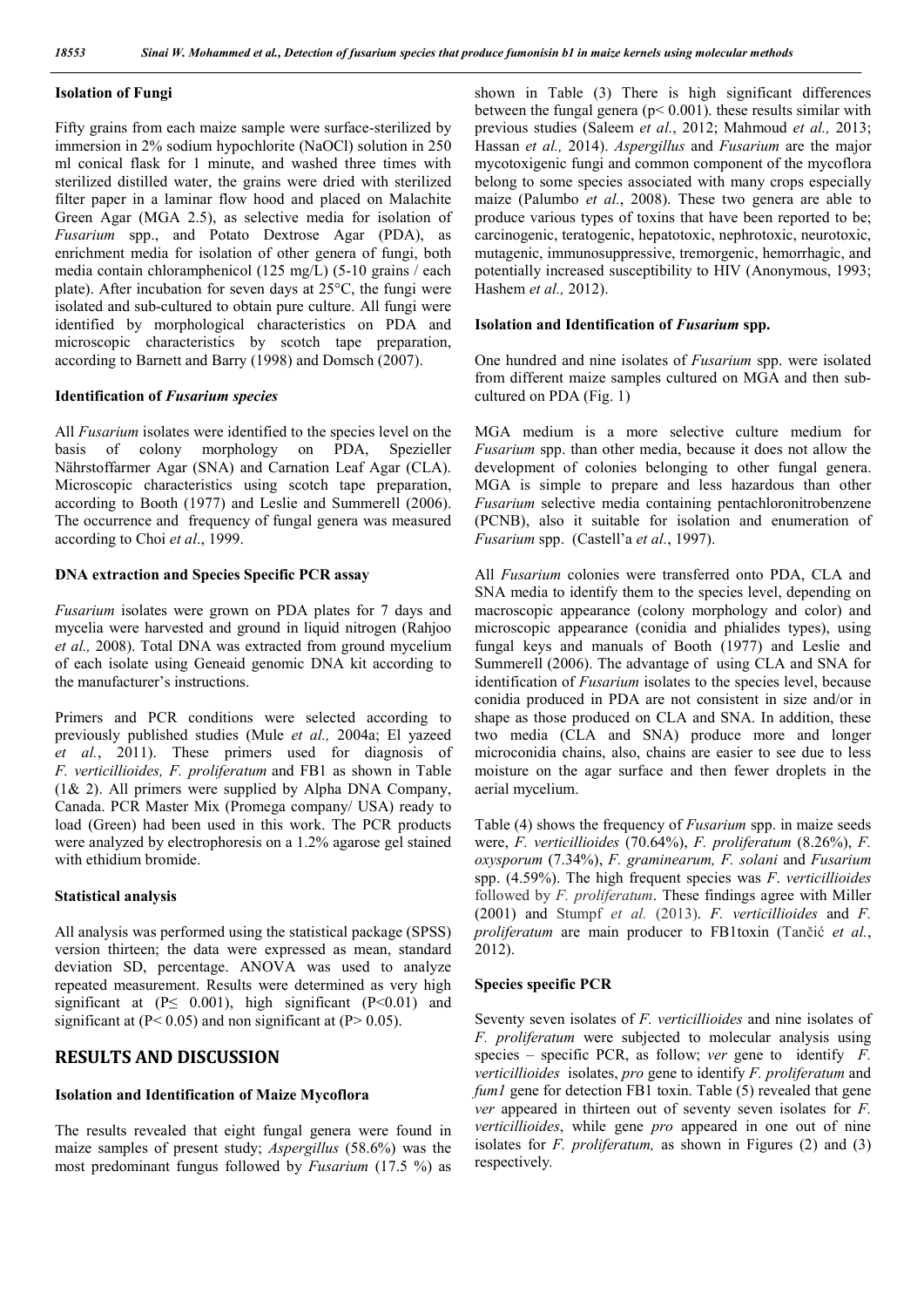| Primer Name                 | Primer Sequence $(5' \rightarrow 3')$                                                | Product Size (Bp) | Species-Specificity                            |
|-----------------------------|--------------------------------------------------------------------------------------|-------------------|------------------------------------------------|
| $ver-F$<br>$ver-R$          | <b>CTTCCTGCGATGTTTCTCC</b><br>AATTGGCCATTGGTATTATATATCTA                             | 578               | $F.$ verticillioides <sup><math>a</math></sup> |
| $pro-F$<br>$pro-R$          | <b>CTTTCCGCCAAGTTTCTTC</b><br><b>TGTCAGTAACTCGACGTTGTTG</b>                          | 585               | F. proliferatum <sup>a</sup>                   |
| $f \cup m$ - $F$<br>$fum-R$ | <b>CCATCACAGTGGGACACAGT</b><br>CGTATCGTCAGCATGATGTAGC                                | 183               | Fumonisin B1 <sup>b</sup>                      |
|                             | <sup>a</sup> Mulé <i>et al.</i> , 2004; <sup>b</sup> El yazeed, <i>et al.</i> , 2011 |                   |                                                |

### **Table 1. Primers Used in This Study**

| Table 2. PCR Condition for ver, pro and fum1 genes |  |  |  |  |  |
|----------------------------------------------------|--|--|--|--|--|
|----------------------------------------------------|--|--|--|--|--|

| Gene      | Initial Denaturation | No. of cycles | Denaturation           | Annealing                | Extension              | Final extension        |
|-----------|----------------------|---------------|------------------------|--------------------------|------------------------|------------------------|
| ver & pro | $95^{\circ}$ C/ 5min | 35.           | $94^{\circ}$ C/ 50 sec | $56\,^{\circ}$ C/ 50 sec | $72 \,^{\circ}$ C/1min | $72 \,^{\circ}$ C/7min |
| fum l     | 94 °C / 5min         | 35.           | $94^{\circ}$ C/1 min   | $58\,^{\circ}$ C/1min    | $72 \,^{\circ}$ C/1min | $72 °C/10$ min         |



**Figure 1. Predominant of**  *Fusarium spp***. in maize samples on MGA medium**

**Table 3. Occurrence and Frequency of Fungal Genera in Maize Kernels** 

| Genera           | No. of isolates | Occurrence % | Frequency % |
|------------------|-----------------|--------------|-------------|
| Aspergillus      | 364             | 32           | 58.6        |
| Fusarium         | 109             | 25           | 17.5        |
| Rhizopus         | 42              | 12.2         | 6.8         |
| Alternaria       | 38              | 9.6          | 6.1         |
| Mucor            | 24              | 10.3         | 3.9         |
| Penicillum       | 24              | 8.3          | 3.9         |
| <i>Bipolaris</i> | 12              | 1.3          | 1.9         |
| Trichothecium    | 8               | 1.3          | 1.2         |
| Total            | 621             | 100          | 100         |

*\*Significant Differences p<0.001*

**Table 4. Frequency of** *Fusarium spp.* **in Maize Seeds**

| Isolates                  |       | No of isolates | Frequency % |
|---------------------------|-------|----------------|-------------|
| <i>F. verticillioides</i> |       | 77             | 70.64       |
| F. proliferatum           |       | Q,             | 8.26        |
| F. oxysporum              |       | 8              | 7.34        |
| F. graminearum            |       |                | 4.59        |
| F. solani                 |       |                | 4.59        |
| Fusarium spp.             |       |                | 4.59        |
|                           | Total | 109            | 100         |

*\*Significant Differences p<0.0001*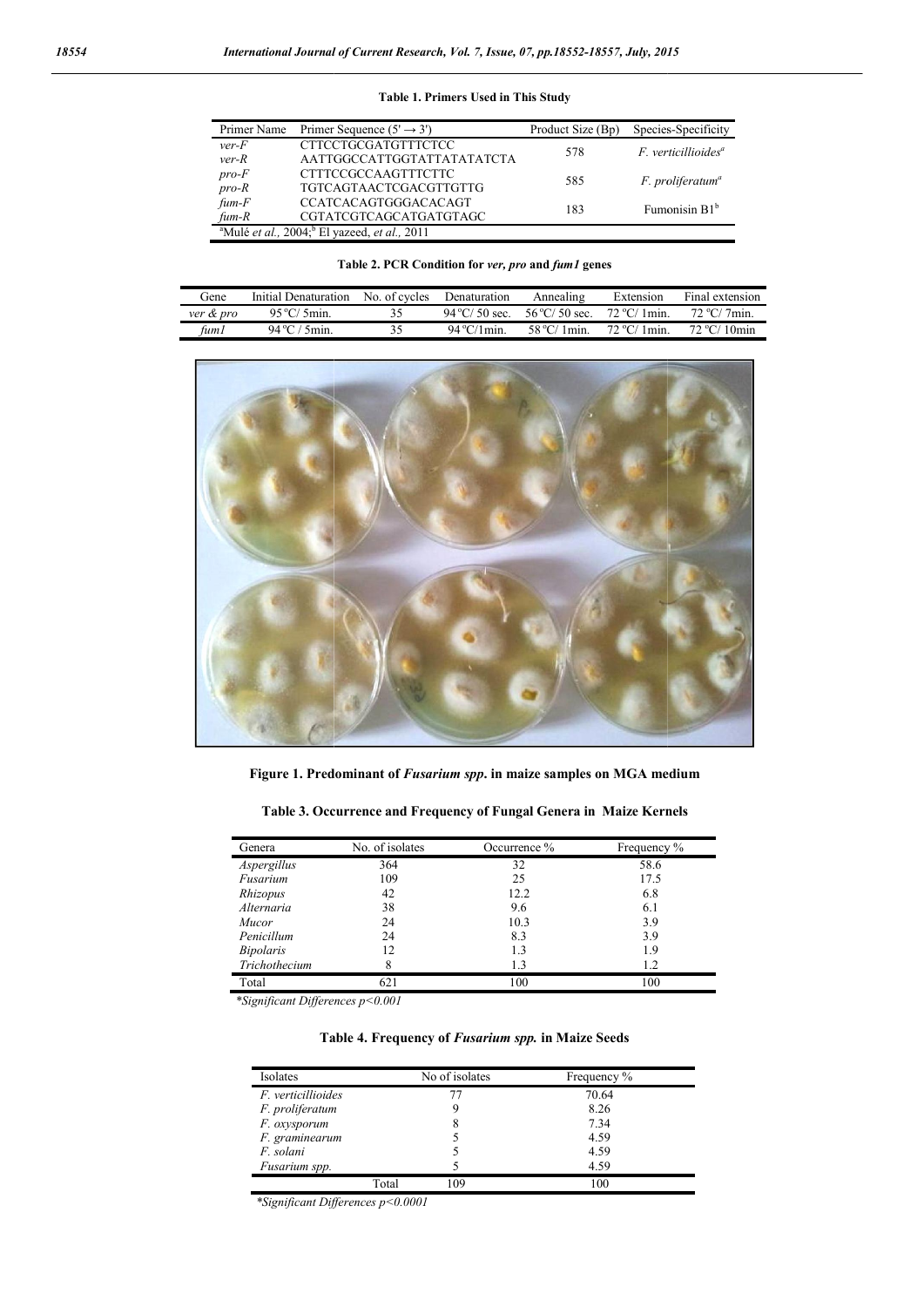**Table 5. Identification of** *Fusarium verticillioides* **and** *Fusarium proliferatum* **by species species-specific PCR**

| Species                          |                 |            |                            |                |           |  |     | PCR primer results |    |      |       |
|----------------------------------|-----------------|------------|----------------------------|----------------|-----------|--|-----|--------------------|----|------|-------|
|                                  | No. of isolates |            |                            |                | ver       |  | pro |                    |    | fum1 |       |
| F. verticillioides               |                 | 77         |                            |                | 13        |  |     |                    |    | 13   |       |
| F. proliferatum                  |                 | 9          |                            |                |           |  |     |                    |    |      |       |
| *Significant Differences p<0.001 |                 |            |                            |                |           |  |     |                    |    |      |       |
| M                                |                 | $\sqrt{2}$ | $\overline{\phantom{a}}$ 3 | $\overline{4}$ | 5 6 7 8 9 |  |     |                    | 10 | 11   | 12    |
|                                  |                 |            |                            |                |           |  |     |                    |    |      |       |
| 500 <sub>bp</sub>                |                 |            |                            |                |           |  |     |                    |    |      | 575bp |
|                                  |                 |            |                            |                |           |  |     |                    |    |      |       |
|                                  |                 |            |                            |                |           |  |     |                    |    |      |       |
|                                  |                 |            |                            |                |           |  |     |                    |    |      |       |
|                                  |                 |            |                            |                |           |  |     |                    |    |      |       |
|                                  |                 |            |                            |                |           |  |     |                    |    |      |       |
|                                  |                 |            |                            |                |           |  |     |                    |    |      |       |

**Figure 2. Gel Electrophoresis of**  *ver* **gene (575bp), using 100bp DNA ladder (M=DNA ladder; Lanes (4, 9 9-12)=positive** *ver. F. verticillioides;* **Lanes (1-3,5-8 ) =negative)**



**Figure 3. Gel Electrophoresis of**  *pro* **gene (585bp), using 100bp DNA ladder. (M=DNA ladder; Lane (7)=positive**  *pro. F. proliferatum;* **Lanes (1-6 and 8) =negative)**



**Figure 4. Gel Electrophoresis of**  *fum1* **gene (183bp), using 100bp DNA ladder. (M= DNA ladder;**  Lane (1)= negative *fum1 F. proliferatum;* Lanes (2-11)= positive *fum1 F. verticillioides*)

Whereas *fum1* gene appeared in all thirteen isolates belong to *F. verticillioides,* and not appeared in single isolate belong to *F. proliferatum,* as shown in Figure (4). All the negative PCR results that use for *ver* gene were subjected to *pro* gene and vice versa, to verify the morphological diagnosis, no positive amplification was obtained with these primers. So, these amplification was obtained with these primers. So, isolates, with no PCR product to *ver* and *pro* gene, might

belong to another *Fusarium* species, have similar micro- and macro-appearance to *F. verticillioides* and *F. proliferatum*, but different genetically*.* Due to morphological similarity between different genetically. Due to morphological similarity between *F. verticillioides* and *F. proliferatum*, mistake between these two species can be occur, and the only accepted morphology two species can be occur, and the only accepted morphology that distinguish between these species is the presence and / or absence of polyphialides (Visentin et al., 2009). In addition,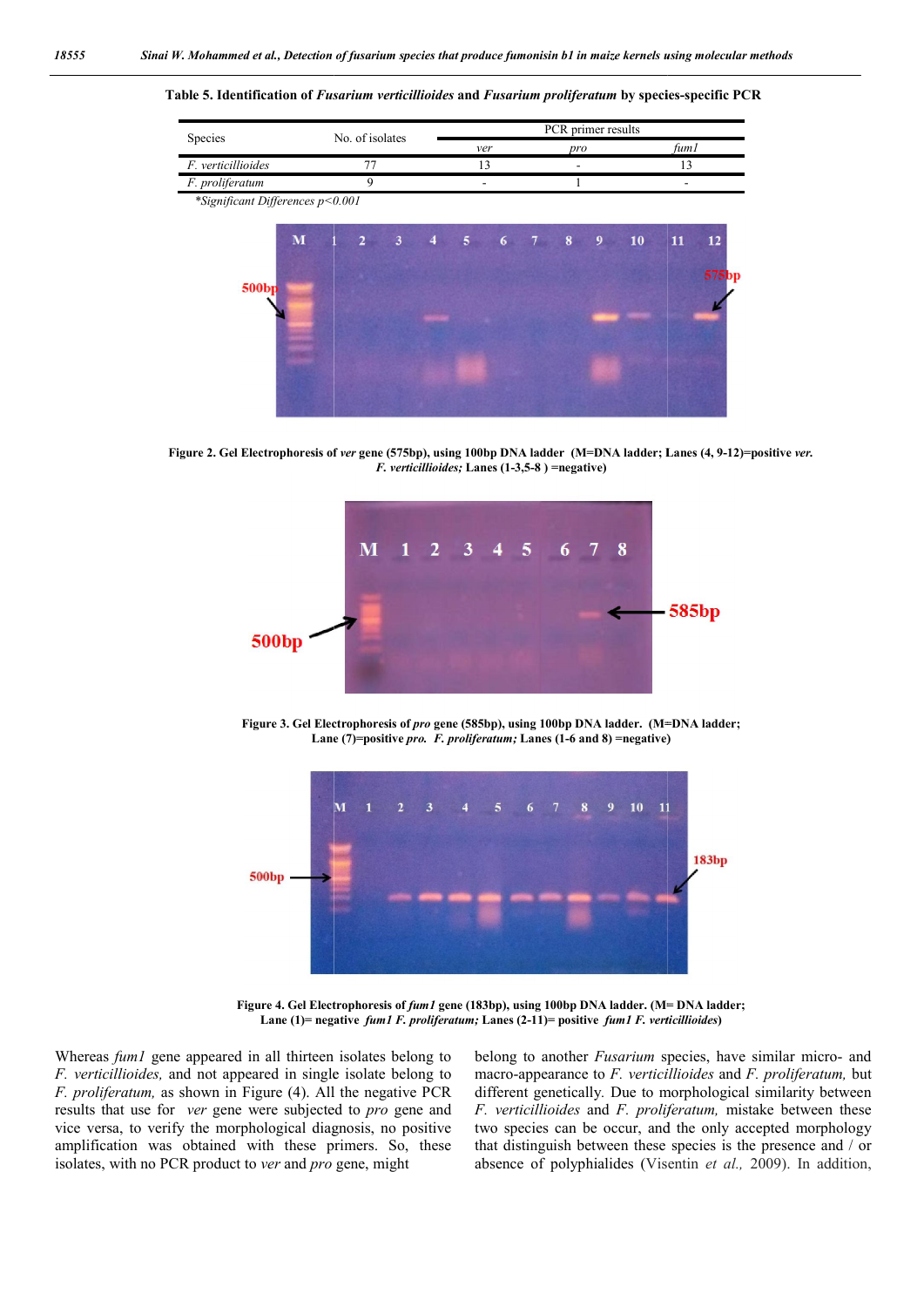their diagnosis are time consuming and required trained personal to recognize between them, while species specific PCR are rapid and sensitive tools that give accurate diagnosis to *Fusarium* species (El yazeed *et al.,* 2011). Another important advantage of PCR techniques is that only small quantities of DNA are required to confirm the presence of a pathogen on a host tissue that might be not detected (Chandra *et al.*, 2008). In this study, the results show that all *F. verticillioides* isolates, that possess *fum1* gene, are predominant FB1 producer than *F. proliferatum*, since it is not posses *fum1* gene. In contrast with Sreenivasa *et al.* (2008) and El Yazeed *et al.* (2011), both found that the *fum1* gene was amplified in all *Fusarium* isolates used in their studies (*F. verticillioides*, *F. proliferatum* and *F. anthophilum*). The genus *Fusarium* are complex, because of large number and closely related species, which have been completely classified on microscopic characteristics. As *F. verticillioides* and other fumonisin producing fungi cause latent or asymptomatic infections in maize and the plant tissues, determining their occurrence and frequency on host tissue requires systematic sampling (Grimm and Geisen, 1988). Many studies have been used molecular methods to detect *Fusarium*  species contamination in cereals (Abd-Elsalam *et al.,* 2003; Patino *et al.,* 2004; Mule *et al.,* 2004a, b). There are several genes involved in fumonisin biosynthetic pathway which have been used as target for polymerase chain reaction assays to detect the fumonisin producing fungi (Bluhm *et al.*, 2004; Patino *et al.,* 2004; Wang *et al.,* 2010; Ramana *et al.,* 2011 & 2012). FUM1 gene is polyketide synthase (PKA) gene, previously called FUM5, responsible for fumonisins production in fungi, therefore, species specific primers were designed depending on the sequence data from PKA gene (Proctor *et al.,* 1999; Baird *et al.,* 2008). Numerous studies found that the intergenic spacer regions (IGS) have high levels of sequence variability among the species of the same genus, and allow differentiation of genetically related species, therefore, IGS is usually used for identification purposes in taxonomic studies (Edel *et al.,* 2000; Kim *et al.,* 2001; Konietzny and Greiner 2003; González-Jaén *et al.,* 2004; Maheshwar and Janardhana, 2010).

#### **Conclusion**

Contamination of maize samples (silo and local market) with toxigenic *F. verticillioides* and *F. proliferatum.* The identification of *F. verticillioides, F. proliferatum* and FB1 gene by the species specific PCR are a practical, short, reliable and more accurate method when compared to the traditional methods. All isolates of *F. verticillioides* possess *fum1* gene have the ability to produce FB1 in different concentrations, in contrast *fum1* gene absent in *F. proliferatum.*

## **REFERENCES**

- Abd-Elsalam, K.A.; Aly, N.I.; Abdel-Satar, A.M.; Khalil, S.M. and Verreet, A.J. 2003. PCR identification of *Fusarium* genus based on nuclear ribosomal-DNA sequence data. *Afri. J. Biotechnol*., 2(4), 82–85.
- Anonymous. 1993. Monograph on the evaluation of carcinogenic risks to humans, some naturally occurring substances: food items and constituents, heterocyclic

aromatic amines and mycotoxins. *Lyon, France*, 56, 489- 521.

- Baird, R.; Abbas, H. K.; Windham, G.; Williams, P.; Baird, S.; Ma, P.; ... and Scruggs, M. 2008. Identification of select fumonisin forming Fusarium species using PCR applications of the polyketide synthase gene and its relationship to fumonisin production in vitro. *Inter. J. Molecular Sciences*, 9(4), 554-570.
- Barnett, H.L. and Barry B.H. 1998. Illustrated Genera of Imperfect Fungi. Fourth Edition, The American Phytopathological Society. *St. Paul., Minnesota.*
- Bezuidenhout, S. C.; Gelderblom, W. C. A.; Gorst-Allman, C. P.; Horak R. M.; Marasas, W. F. O.; Spiteller, G. and Vleggaar, R. 1988. Structure elucidation of the fumonisins, mycotoxins from *Fusarium moniliforme*, *J. Chem. Soc., Chem. Commun.,* 11, 743–745.
- Bluhm, B.M.; Cousin, M.A. and Woloshuk, C.P. 2004. Multiplex real-time PCR detection of fumonisin-producing and trichothecene producing groups of Fusarium species*. J Food Prot*., 3(3), 536–543.
- Bondy, G.S; Suzuki, C.A.M; Fernie, S.M; Armstrong, C.L; Hierlihy, S.L; Savard, M.E, and Barker, M.G. 1997. Toxicity of fumonisin B1 to B6C3F1 mice: a 14-day gavage study. *Food Chem Toxicol.*, 35, 981-989.
- Booth, C. 1977. *Fusarium*: Laboratory guide to the identification of major species. Kew, England: *Common wealth Mycological Institute*, 43, 65-68.
- Castellá, G.; Bragulat, M. R.; Rubiales, M. V. and Cabañes, F. J. 1997. Malachite green agar, a new selective medium for Fusarium. *Mycopathologia*, 137, 173-178.
- Chandra, S.N.; Shankar, A.C.U.; Niranjana, S.R. and Prakash, H.S. (2008). Molecular detection and characterisation of *Fusarium verticillioides* in maize (*Zea mays*. L) grown in southern India. *Annals of Microbiology*, 58(3), 359-367.
- Choi, Y.W.; Hyde, K.D. and HO,W.H.1999. Single spore isolation of fungi. *Fungal Diversity*, 3, 29-38.
- Domsch, K.H. ; Gams, W. and Anderson, T. 2007. Compendium of soil fungi. *London: Academic Press.*
- Dupuy, J.; Bars, P.L.; Boudra, H. and Bars, J.L. 1993. Thermostability of fumonisin B1, a mycotoxin form Fusarium moniliforme, in corn. *Appl. Environ. Microbiol*., 59, 2864–2867.
- Edel, V.; Steinberg, C.; Gautheron, N. and Alabouvette, C. 2000. Ribosomal DNA-targeted oligonucleotide probe and PCR assay specific for *Fusarium oxysporum*. *Mycological Research*, 104(5), 518–526.
- El yazeed, H. A.; Hassan, A.; Moghaieb, R.E.A.; Hamed M. and Refai M. 2011. Molecular detection of fumonisin – producing Fusarium species in animal feeds using polymerase chain reaction (PCR). *J. Appl. Scien. Reas*., 7(4), 420-427.
- González-Jaén, M. T.; Mirete, S.; Patińo, B.; Lopez-Errasquín, E. and Vázquez, C. 2004. Genetic markers for the analysis of variability and for production of specific diagnostic sequences in fumonisin-producing strains of *Fusarium verticillioides*. *Euro. J. of Plant Pathology*, 110, 525–532.
- Grimm, C. and Geisen, R.A. 1988. PCR-ELISA for the detection of potential fumonisin producing Fusarium species. Lett. *Appl. Microbiol*., 26(1):456–462.
- Hashem, A.; Abd-Allah, E.F. and Alwathnani, H. A. 2012. Effect of propolis on growth, aflatoxins production and